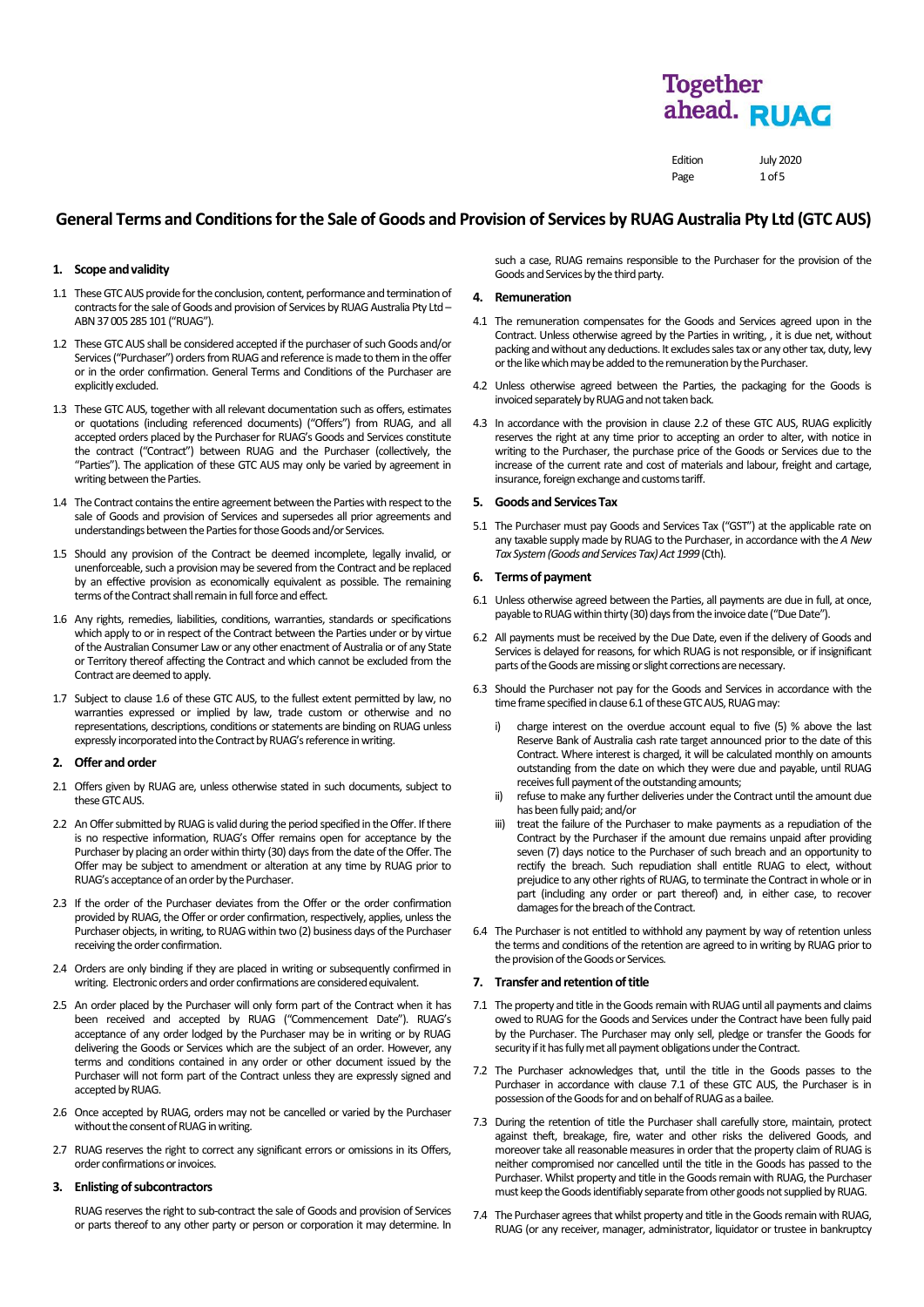Edition July 2020 Page 2 of 5

of the Purchaser) has the right, with or without prior notice to the Purchaser, to enter upon any of Purchaser's premises to inspect the Goods and to the extent that it is practicable to do so, to repossess the Goods which may be in the Purchaser's possession, custody or control when payment is overdue under the Contract. In such case, the Purchaser will be responsible for RUAG's costs and expenses in exercising its rights.

# **8.** *Personal Property Securities Act 2009* **(Cth) ("PPSA")**

8.1 The Purchaser acknowledges and agrees:

- i) that the Contract constitutes a security agreement for the purposes of the PPSA which creates a security interest in favour of RUAG in all Goods supplied by RUAG and proceeds thereof to secure the Purchaser's payment obligations to RUAG;
- ii) to grant to RUAG a Purchase Money Security Interest as defined in section 14 of the PPSA;
- iii) that RUAG may apply to register and register any security interest created under the Contract on public register including the Personal Property Securities Register (PPSR) at any time before or after delivery of the Goods by RUAG;
- iv) RUAG may use and disclose information provided by the Purchaser to register any security interest on public registers. This may include disclosure of information of the Purchaser that is not publicly available. Such disclosure is only authorised to the extent necessary in connection with an exercise of rights under the Contract or a transfer or other dealing with rights or obligations under the Contract, or to officers, employees, agent, contractors, legal or other advisors and auditors of RUAG, or in accordance with the consent of the Purchaser (not to be unreasonably withheld) or as required by any law (other than section 275(1) of the PPSA unless section 275(7) of the PPSA applies);
- to sign any documents and/or provide any assistance and information (which information the Purchaser warrants to be complete, accurate and up-to-date in all respects) which RUAG may reasonably require to enable registration of a financing statement or financing change statement on the PPSR;
- vi) that RUAG does not need to give the Purchaser any notice under the PPSA (including a notice of a verification statement) unless the notice is required by the PPSA and cannot be excluded;
- vii) that if Chapter 4 of the PPSA would otherwise apply to the enforcement of the security interest created under the Contract, the following provisions of the PPSA do not apply: section 95 (notice of removal of accession to the extent that it requires RUAG to give a notice to the Purchaser); subsection 121(4) (enforcement of liquid assets); section 130 (notice of disposal to the extent that it requires RUAG to give a notice to the Purchaser); paragraph 132(3)(d) (contents of statement of account after disposal); subsection 132(4) (statement of account if no disposal); section 135 (notice of retention); section 142 (redemption of collateral); and section 143 (reinstatement of security agreement);
- viii) not to register a financing change statement as defined in section 10 of the PPSA or make a demand to alter the financing statement pursuant to section 178 of the PPSA in respect of the Goods without the prior written consent of RUAG;
- ix) to give RUAG not less than ten (10) business days written notice of any proposed change in the Purchaser's name and/or any other changes;
- to indemnify RUAG for any costs incurred by RUAG under this clause;
- xi) to give RUAG free and immediate access to its premises or places within its control to enable RUAG to enforce its security interests; and
- xii) to procure, immediately upon request by RUAGfrom any person considered by RUAG to be relevant to its security position, such agreement and waivers as RUAG may at any time require; and
- xiii) to waive any rights it may have under sections 115 of the PPSA upon enforcement.
- 8.2 The Purchaser acknowledges that it has received value as at the date the Goods are supplied by RUAG or the date the Goods are fitted and there is no agreement to postpone the time for the attachment of the security interest (as defined in the PPSA) granted to RUAG pursuant to the Contract.
- 8.3 To the extent permitted by law, this clause will survive the termination of any agreement between RUAG and the Purchaser.

# **9. Delivery and default of delivery**

9.1 Unless otherwise agreed in writing, RUAG shall deliver Goods to the Purchaser from RUAG's facility or warehouse. Partial deliveries are permitted. RUAG may deliver Goods in advance of the delivery schedule.

- 9.2 RUAG will use reasonable endeavours to meet any delivery or completion date quoted but such date or time is a bona fide estimate only according to information available to RUAG from its makers and shippers at the time of Offer and is not to be construed as a fixed date or time unless specifically agreed to by RUAG in writing.
- 9.3 Delivery dates are considered adhered to if, prior to their expiry, the notification of dispatch or readiness for acceptance of RUAG has been sent to the Purchaser.
- 9.4 Any delivery or completion date shall be extended in respect of any delay relating to either instructions given by, or lack of instructions from, the Purchaser, or any other acts or omissions of the Purchaser or those for whom Purchaser is responsible, including any delay or withdrawal of access by the Purchaser to the premises required for the purpose of fulfilling the Contract.

## **10. Force Majeure**

- 10.1RUAG shall not be held responsible for failure to perform or delay in performing any of its contractual obligations if such failure or delay is due to unforeseeable events beyond RUAG's reasonable control ("Force Majeure"), including but not limited to acts of God, war, insurrection, epidemics, sabotage, labour disputes, strikes, lockouts, shortages of labour, interruption or delays in transportation, fire, explosion, equipment or machinery breakdown, failure or delays of RUAG's source of supply, shortage in material or energy, acts, orders or priorities of any government, embargo and any other cause whether arising from natural causes, human agency or anything beyond the reasonable control of RUAG.
- 10.2RUAG shall notify the Purchaser in writing within two (2) weeks following the occurrence of any event of Force Majeure citing this clause in said notice and shall supply all relevant information about its effects on the performance of the Contract.
- 10.3Unless otherwise agreed in writing between the Parties, if RUAG is unable to perform the Contract because of Force Majeure, RUAG is temporarily excused from performance while the incident of Force Majeure is occurring and is obligated to perform once the incident ends. RUAG shall not be subject to damage claims.
- 10.4 In case the duration of Force Majeure exceeds six (6) months, the Parties will have the right to terminate the Contract immediately. Contractual obligations performed shall be remunerated. If the purchase price has been paid by the Purchaser in full, RUAG will refund the purchase price less the accrued cost and expenses of the contractual obligations.

# **11. Place of performance**

Unless otherwise agreed in writing between the Parties, RUAG's premises are the place of performance.

# **12. Transfer of Risk**

- 12.1 Unless otherwise agreed in writing between the Parties, upon delivery of the Goods to the Purchaser, the Purchaser will carry the risk and become responsible for loss of, or damage to, the Goods, except where RUAG is at fault.
- 12.2 If repair services are required to be performed on the Purchaser's Goods at RUAG's facility, the Purchaser shall be responsible for, and shall retain the risk or loss of, such Goods at all times, except where RUAG is responsible for damage to the Goods while stored or held at RUAG's facility and where such damage is caused by RUAG's negligence.

## **13. Termination**

- <span id="page-1-0"></span>13.1 In addition to any other remedies that RUAG may have in law, RUAG may terminate or suspend the Contract or any part thereof if the Purchaser:
	- i) fails to pay any amount when due under the Contract and such failure continues for fourteen (14) days after the Purchaser's receipt of a written notice demanding payment ("Notice of Demand") from RUAG;
	- ii) has not otherwise performed or complied with any of the terms and conditions of this Contract in whole or in part; and/or
	- iii) becomes insolvent, files a petition for bankruptcy or commences or has commenced against it proceedings relating to bankruptcy, receivership, reorganisation or assignment for the benefit of creditors.
- 13.2 If the Contract (or parts thereof) is terminated, as specified in claus[e 13.1](#page-1-0) of these GTC AUS:
	- RUAG will have an immediate right to re-possession of the Goods held by the Purchaser but for which the full purchase price has not been paid in respect of the Goods; and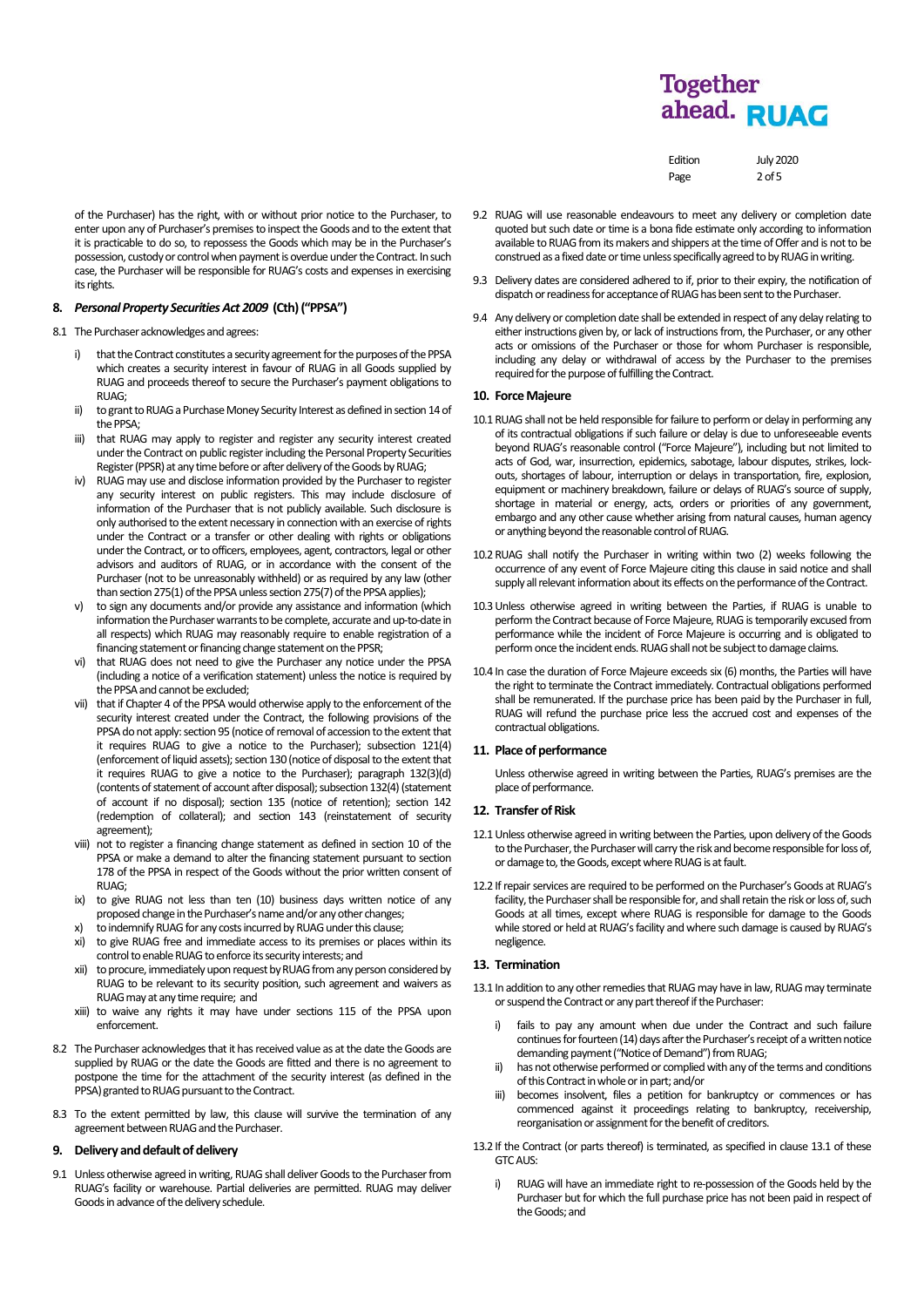| Edition | <b>July 2020</b> |
|---------|------------------|
| Page    | $3$ of 5         |

ii) all other debts owed to RUAG by the Purchaser will become due and payable and must be paid by the Purchaser on demand by RUAG, on the terms of the Notice of Demand from RUAG.

13.3 RUAG, in addition to any other rights of termination it has under this Contract may, at any time and for any reason, terminate the performance of Services for convenience by written notification within 30 days. Written notification must be provided to Purchaser, stating that this Contract, or a specified part of this Contract, is terminated without any further obligations from RUAG. Such termination shall explicitly not constitute default.

# **14. Inspection and acceptance**

- 14.1 The contractual partner shall inspect the subject matter of contract within 7 calendar days and notify defects in writing, otherwise it shall be considered approved. The subject matter shall also be deemed accepted upon the successful initiation of productive operation.
- 14.2 If, during the acceptance inspection, minor defects are detected, acceptance takes place anyway and the acceptance inspection is completed. RUAG subsequently remedies the detected defects.
- 14.3 If, during the acceptance inspection, major defects are detected, acceptance is postponed. RUAG remedies detected defects and notifies the Purchaser of a new acceptance date.

# **15. Warranty**

- 15.1Any of RUAG's Goods or Services for which the remuneration is equal to or less than AUD 40,000.00 comes with a guarantee that the Purchaser will be entitled to a replacement or refund for a major failure in the Goods or Services and for compensation for any other reasonably forseeable loss or damage in respect of, or in connection with, the Goods or Services. The Purchaser is also entitled to have such Goods repaired or replaced if the Goods fail to be of acceptable quality and the failure does not amount to a major failure.
- 15.2RUAG warrants that the Goods will comply with any description contained in the relevant sales confirmation (if any) and with the standard specification for the Goods. Goods shall be delivered free from defects in material, workmanship and title and Services shall be performed in a competent and diligent manner in accordance with any mutually agreed specifications. If the Contract is an agreement for the supply of consumer goods, this warranty is provided in addition to other rights and remedies which the Purchaser is entitled to under the Australian Consumer Law and any other law relating to the provision of the Goods and Services.
- <span id="page-2-0"></span>15.3 If the Goods supplied or Services performed by RUAG do not satisfy the warranties specified in clause 15.2 of these GTC AUS, the Purchaser shall promptly notify RUAG in writing prior to expiration of the warranty period. RUAG shall, at no cost to the Purchaser and at its option:
	- i) repair such Goods:
	- ii) replace defective Goods with the same or equivalent goods;
	- iii) re-perform defective Services; or<br>iv) refund to the Purchaser the cont
	- refund to the Purchaser the contract price of such Goods or Services.

This warranty does not extend to include RUAG's labour costs. The Purchaser shall bear the costs of access for RUAG's remedial warranty efforts (including removal and replacement of systems, structures or other parts of the Purchaser's facility), deinstallation, decontamination, re-installation and transportation of defective Goods to RUAG and back to Purchaser. The warranty cover for repaired or replaced Goods will expire on the same date as the warranty for the rest of the Goods or Services.

15.4 The warranty does not apply in respect of defects due to or arising from:

- i) incorrect or negligent handling, disregard of operating or maintenance instructions, overloading, unsuitable operating conditions, defective building work, lightning, accident, neglect, faulty erection, acts of God, causes beyond RUAG's control, and unauthorised repairs or alterations; and
- ii) normal wear and tear.
- 15.5 This warranty only applies if:
	- iii) the Goods have been properly handled, located, used, maintained and stored;
	- iv) defects occur within twelve (12) calendar months after the Goods have been delivered to the Purchaser or, if delivery was delayed for reasons beyond RUAG's control then within twelve (12) calendar months of deliveries or within

eighteen (18) calendar months after RUAG first notified the Purchaser that RUAG was ready to deliver the Goods (whichever period expires earlier);

- v) defects occur within six (6) calendar months after the Services have been performed;
- vi) RUAG is notified in writing within seven (7) days of the alleged defect first coming to the notice of the Purchaser;
- vii) the Purchaser returns the defective Goods to RUAG, or if necessary and at the sole discretion of RUAG, to the works where such Goods were manufactured or assembled, free of charge; and
- viii) the Purchaser has fulfilled all of his contractual obligations under the Contract.

# **16. Limitation of Liability**

- 16.1 Notwithstanding anything else contained in the Contract to the contrary, and except to the extent that this Contract applies to a consumer as defined in the Australian Consumer Law, RUAG shall not be liable (to the fullest extent permitted at law) whether by way of indemnity, guarantee, or by reason of any breach of contract, or of statutory duty or by reason of tort (including but not limited to negligence) or any other legal principle or doctrine for:
	- i) any loss of profits, loss of use, loss of revenue or loss of anticipated savings or for any financial or economic loss (whether direct or indirect) or for any consequential or indirect loss or damage whatsoever; or
	- any other amount in aggregate with any other liability (being any past, present or future liability) to which this clause applies, that exceeds the aggregate value of all payments of the Contract price made under these GTC AUS (except in relation to a consumer contract, as defined in the Australian Consumer Law).
- 16.2Otherwise, where it is permitted under Australian Consumer Law or otherwise at law to do so the remedies in clause [15.3](#page-2-0) of these GTC AUS will apply.

# **17. Indemnity**

The Purchaser shall keep RUAG indemnified against all costs, claims, demands, expenses and liabilities of any nature, including, without prejudice to the generality of the foregoing, claims of death, personal injury, damage to property and consequential loss (including loss of profit) which may be made against the Purchaser or which the Purchaser may sustain, pay or incur as a result of or in connection with the manufacture, sale, export, import or use of the Goods or provision of the Services unless such costs, claims, demands, expenses or liabilities are directly and solely attributable to any breach of the Contract or guarantee by, or negligence of, RUAG or its duly authorised employee or agent.

# **18. Licenses and export regulations**

- 18.1 The sale, resale or other disposition of the Goods and any related technology or documentation may be subject to export control laws, regulations and orders of Australia and may be subject to the export and/or import control laws and regulations of other countries(e.g. ITAR). The Purchaser agrees to fully comply with all such laws, regulations and orders and acknowledges that it shall not directly or indirectly export any Goods to any country to which such export or transmission is restricted or prohibited. The Purchaser acknowledges itsresponsibility to obtain any license to export, re-export or import and discloses to RUAG on request all relevant information as may be required for the performance of the Contract.
- 18.2 Insofar as the Purchaser provides goods for the performance by RUAG, the Purchaser keeps informed at all times about national and international export regulations (e.g. ITAR) and notifies RUAG immediately in writing, if the goods provided are subject to these provisions in whole or in part.
- 18.3RUAG shall not be liable for any loss or damage arising from controls referred to in clause 18.1 of these GTC AUS or any other restrictions imposed by other legislation on the resale or use of the Goods.
- 18.4 If the manufacture or use or sale of the Goods is forbidden or restricted by any competent government authority, any costs or expenses incurred by RUAG in connection with the Contract shall be paid by the Purchaser.

## **19. Emerging intellectual property rights**

- 19.1 Intellectual property rights (copyrights, patent rights etc.) that are created during the performance of the Contract, particularly on works, concepts, hardware and individual software including source code, program description in written or machine-readable form specially developed by RUAG, belong to RUAG.
- 19.2 The Purchaser is granted a non-transferable and non-exclusive right to use the emerging intellectual property rights within the purpose of the Contract. In case of software this right includes the use on the hardware as agreed and their successor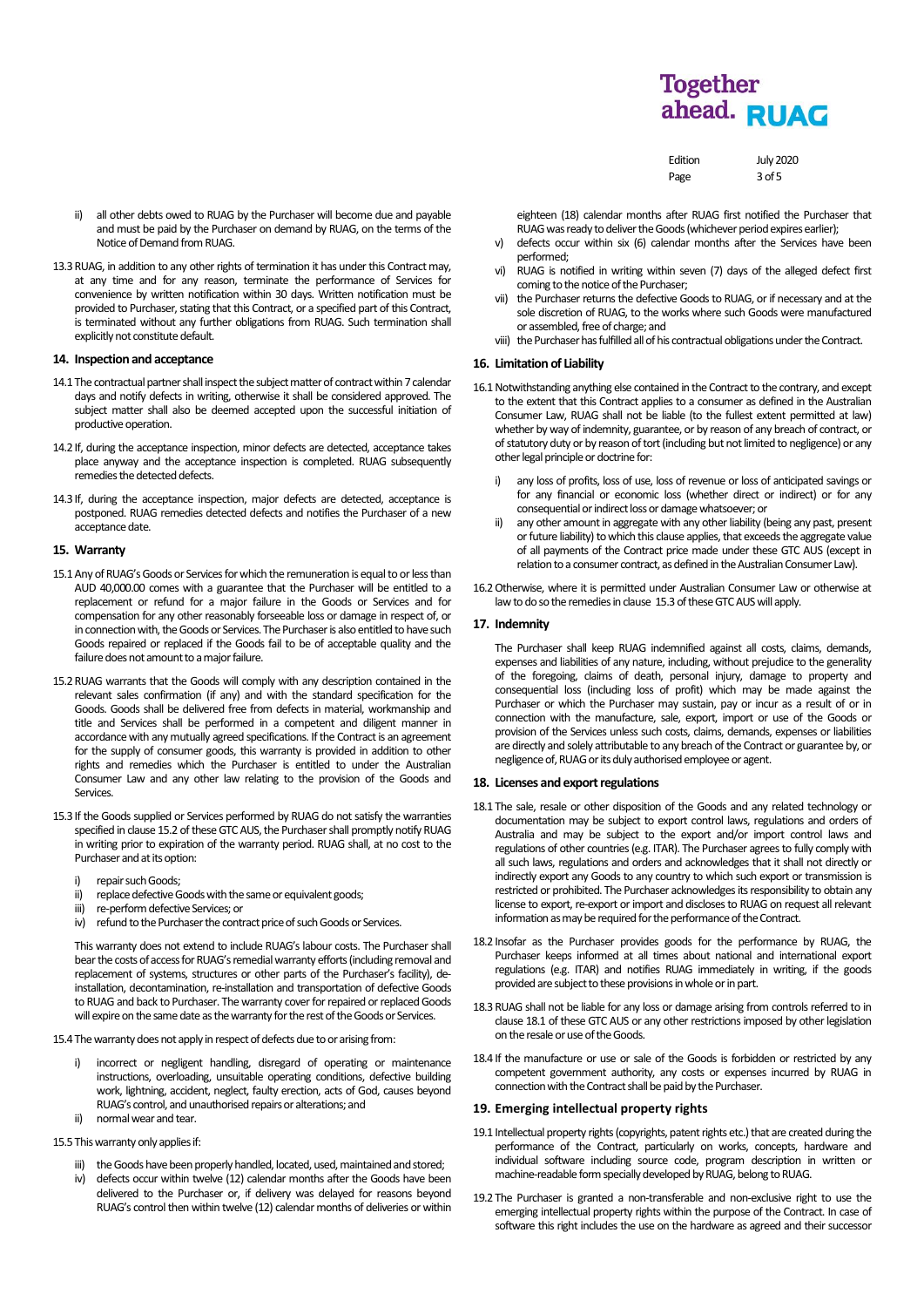| Edition | <b>July 2020</b> |
|---------|------------------|
| Page    | 4 of 5           |

systems. For a changed operating system or higher performance class the modification and extension of the right of use requires the approval of RUAG.

19.3Both Parties are entitled to use and dispose of ideas, procedures and methods which are not protected by law, but without being under the obligation to disclose them.

# **20. Pre-Existing intellectual property rights**

- 20.1 Pre-Existing intellectual property rights (copyrights, patent rights etc.) remain with RUAG or third parties.
- 20.2 The Purchaser is granted a non-exclusive and non-transferable right to use the preexisting intellectual property rights for the agreed purpose in the Contract.
- 20.3 If RUAG supplies any Goods or Services in accordance with the Purchaser's specifications or using the Purchaser's goods, the Purchaser shall indemnify RUAG from and against all actions, claims, demands, costs, expenses and liabilities arising in connection with any alleged or actual infringement of the intellectual property rights of a third party.

# **21. Infringement of intellectual property rights**

- 21.1RUAG shall defend and indemnify the Purchaser against any claim by a third party alleging that Goods or Services furnished under the Contract infringe a patent in effect, or any registered copyright or trademark, provided that the Purchaser:
	- i) promptly notifies RUAG in writing of such claim:
	- ii) makes no admission of liability and does not take any position adverse to RUAG;
	- iii) gives RUAG sole authority to control defence and settlement of the claim; and
	- iv) provides RUAG with full disclosure and reasonable assistance as required to defend the claim. This includes, to the extent permitted by law, that the Purchaser permits RUAG to conduct a possible trial and be responsible for the measures and instructions for a settlement in court or out of court of the lawsuit. In the case of a trial, the Purchaser shall consult RUAG immediately. If necessary, he takes first damage-reducing measures.
- 21.2 Clause 21.1 of these GTC AUS shall not apply and RUAG shall have no obligation or liability with respect to any claim based upon:
	- Goods or Services that have been modified, or revised;
	- ii) the combination of any Goods or Services with other goods or services when such combination is a basis of the alleged infringement;
	- iii) failure of the Purchaser to implement any update provided by RUAG that would have prevented the claim;
	- iv) unauthorised use of Goods or Services; or
	- v) Goods or Services made or performed to the Purchaser's specifications.
- 21.3 Should any Goods or Services, or any portion thereof, become the subject of a claim, RUAG may, at its option:
	- i) procure for the Purchaser the right to continue using the Goods or Services, or applicable portion thereof;
	- ii) modify or replace them in whole or in part to make it non-infringing; or
	- failing i) or ii), take back infringing Goods or Services and refund the price received by RUAG attributable to the infringing Goods or Services.
- 21.4 Clause 21 of these GTC AUS states RUAG's exclusive liability for intellectual property infringement relating to the provision of its Goods and Services.

### **22. Confidentiality**

22.1 Both Parties shall treat in strict confidence all information which is neither generally known nor generally accessible, and shall use it only for the purpose of fulfilling the Contract. The Parties shall ensure the confidential treatment of all information relating to the Contract by their personnel and consulted specialists. In case of doubt, all information is to be treated confidentially.

22.2 Confidential information of a party does not include information which:

- i) was already known to the other party, before it was made accessible by the disclosing party;
- ii) is or becomes generally known without the other party's responsibility;
- iii) was disclosed to the other party by a third party without any transfer restriction;
- iv) was developed by the other party itself without using or referring to the confidential information of the protected party; and/or
- v) has to be disclosed based on a legally binding decision of a court, administrative or other authority. In this case the Party under the obligation to disclose shall

inform the other Party immediately about the decision and consider protective measures the other Party may want implement.

- 22.3 This obligation of confidentiality already exists prior to the conclusion of the Contract and remains valid for a period of three (3) years after termination of the contractual relationship.
- 22.4A Party must not disclose any confidential information to a third party without the prior written approval of the other Party to the Contract. If the approval is given, the obligations of confidentiality are to be transferred to the receiving third party.
- 22.5Notwithstanding clause 22.4 of these GTC AUS, RUAG may disclose confidential information to the companies of the RUAG Group, particularly the RUAG International Holding AG as well as its subsidiaries, and enlisted specialists (lawyers, auditors, experts).
- 22.6Advertising and publications about specific services in connection with the Contract require the written approval of the other Party. Without the written approval of RUAG, the Purchaser may not advertise the fact that a collaboration between the Parties exists or existed, and may not give RUAG as a reference.

#### **23. Data protection**

Each party may have access to personal data (for example names, functions, business units, contact details and communication data) relating to the other party's employees, representatives, consultants, agents, contractors and other personnel ("Personnel"; "Personnel Data") in relation with the contract that is subject to these GTC AUS. The parties agree that they act as independent controllers in relation with such Personnel Data unless otherwise agreed expressly by the parties. Personnel Data may be processed only in accordance with applicable law, applying appropriate security measures (e.g. technical and organizational measures, etc.), and only in order to enter into and perform the contract and compatible purposes including but not limited to order and payment processing, tolls, taxes and import/export management, customer relationship management, business accounting and general administrative purposes. Each party undertakes to inform its own Personnel about the processing of Personnel Data by the other party, in accordance with applicable law. Additional details about RUAG's data processing are set out in RUAG's privacy notices (see www.ruag.com/en/privacy).

### **24. Compliance**

- 24.1The Parties comply with applicable legal standards, particularly with the competition and antitrust laws, industrial safety and child protection provisions (e.g. regarding conflict commodities), the prohibition of human trafficking and with the core conventions of the International Labor Organisation, as well with the provision against counterfeits or for the protection of the environment and of health (e.g. guidelines like REACH and RoHS). The contractual partner complies with the current code of conduct for business partners of RUAG, which he will be handed upon request.
- 24.2The Parties commit themselves not to directly or indirectly make any payment, gift or other commitment to any person in a manner contrary to applicable law, or accept financial or other favours, if in return the giving party expects an unjustified advantage or is rewarded. The Parties also commit themselves to comply with the U.S. Foreign Corrupt Practices Act and the Convention on Combating Bribery of Foreign Public Officials in International Business Transactions concluded within the OECD on 17 December 1997 also in private business transactions.
- 24.3The Parties shall require their personnel, subcontractors, suppliers and other third parties enlisted for the fulfillment of the Contract to comply with this clause.

#### **25. Assignment and pledging**

- 25.1 The Contract or rights and duties therefrom can only be assigned or pledged with the previous written approval of both Parties to the Contract.
- 25.2Notwithstanding clause 25.1, of these GTC AUS, RUAG may assign rights and obligations from the Contract to another company of the RUAG Group at any time.
- 25.3Any claims arising to the Purchaser from the Contract may be neither assigned nor pledged without the previous written approval of RUAG.